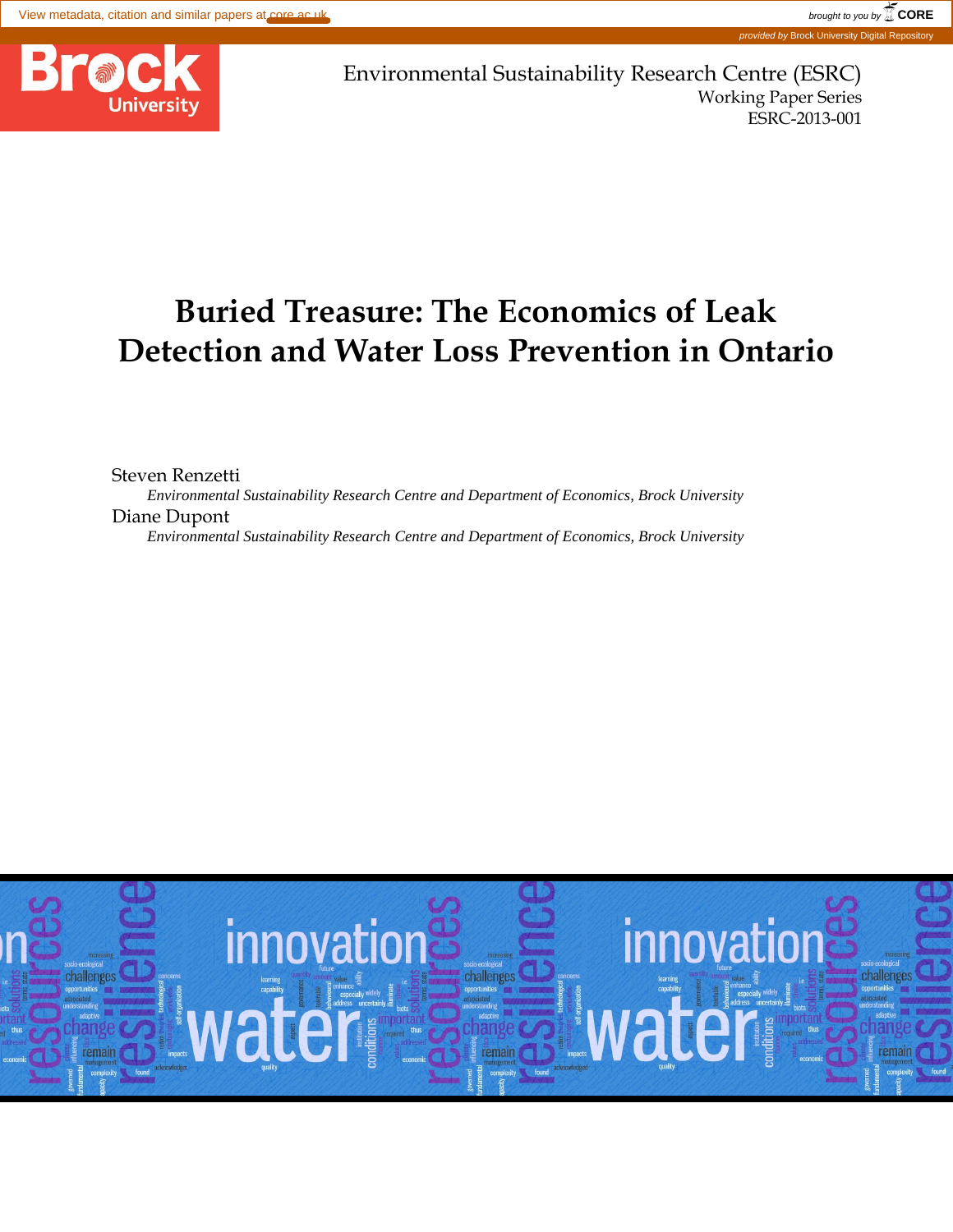## **Buried Treasure: The Economics of Leak Detection and Water Loss Prevention in Ontario**

Steven Renzetti<sup>a</sup>, Diane P. Dupont<sup>a</sup>

<sup>a</sup> Environmental Sustainability Research Centre and Department of Economics, Brock University, St. Catharines, Ontario, Canada, L2S 3A1

## **Abstract**

On average approximately 13% of the water that is withdrawn by Canadian municipal water suppliers is lost before it reaches final users. This is an important topic for several reasons: water losses cost money, losses force water agencies to draw more water from lakes and streams thereby putting more stress on aquatic ecosystems, leaks reduce system reliability, leaks may contribute to future pipe failures, and leaks may allow contaminants to enter water systems thereby reducing water quality and threatening the health of water users.

Some benefits of leak detection fall outside water agencies' accounting purview (e.g. reduced health risks to households connected to public water supply systems) and, as a result, may not be considered adequately in water agency decision-making. Because of the regulatory environment in which Canadian water agencies operate, some of these benefits-especially those external to the agency or those that may accrue to the agency in future time periods- may not be fully counted when agencies decide on leak detection efforts. Our analysis suggests potential reforms to promote increased efforts for leak detection: adoption of a Canada-wide goal of universal water metering; development of full-cost accounting and, pricing for water supplies; and co-operation amongst the provinces to promulgate standards for leak detection efforts and provide incentives to promote improved efficiency and rational investment decision-making.

## **Keywords**

Water supply; leakage; cost benefit analysis

## **Acknowledgements**

The authors thank two reviewers for their comments, Alan Feder of Fuseforward, Inc. for valuable information on leak detection methods and Tianshu Wang for assistance with calculations found in this report.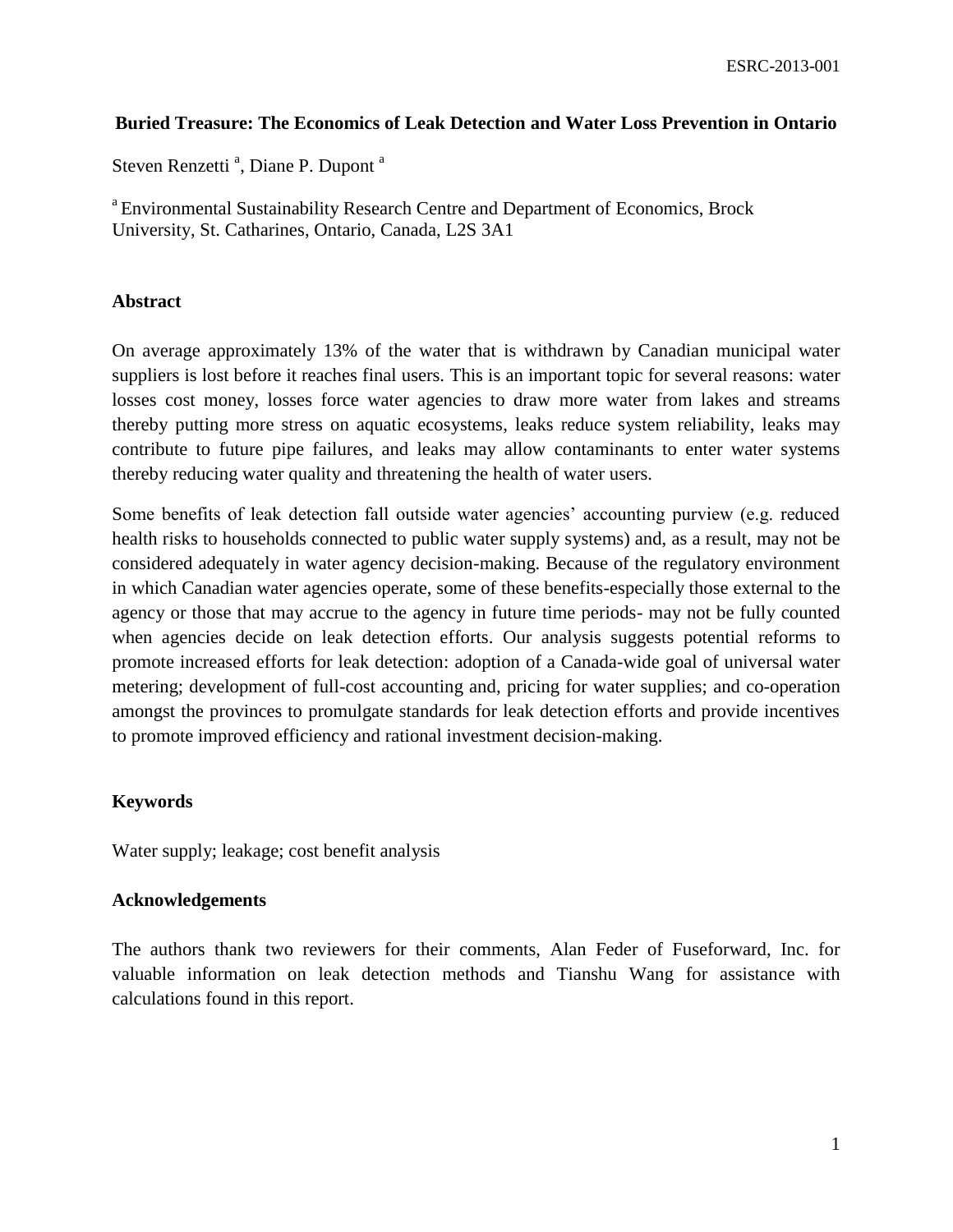## **1.0 Introduction**

 $\overline{\phantom{a}}$ 

Suppose you owned a factory that shipped one hundred truckloads of your product to your customers every day. However, you learn that thirteen of those trucks never make their deliveries because they arrive empty. You would know something was wrong and you almost certainly would take action to remedy the problem. Unfortunately, that's the situation that Canadian municipal water suppliers find themselves in today. On average, approximately 13% of the water that is withdrawn from the environment, chemically treated, pressurized and then distributed is lost<sup>1</sup>. To be sure, Canada tends to fare better than many other jurisdictions where loss rates of 20%-30% are common.

It may be difficult to generate interest in a loss that is usually invisible and one that has become part of the standard operating procedures of almost all water agencies. However, in this time of concern over declining government budgets, the environmental impacts of our actions and concerns for risks to our health, the foregone opportunities and very real costs associated with losses from municipal water systems dictate that we examine the issue.

This is an important topic for several reasons:

- Water losses represent a lost opportunity. According to the latest estimates from Environment Canada, one in every six cubic metres of water supplied by municipal water agencies in Canada never reaches a customer. If all of this water were recovered, it could supply all of the needs for a city of over three million people.
- Water losses cost money. They represent over a billion dollars in potential revenue lost annually across Canada by municipal governments.
- Losses from water supply systems force water agencies to draw more water from lakes and streams thereby putting more stress on aquatic ecosystems.
- Leaks reduce the reliability of the water supply network. This may lead households and businesses to locate elsewhere, find alternative sources of potable water and otherwise find costly ways to protect themselves from the risks of unreliable water supplies. The American Society of Civil Engineers (2011) estimates that the costs to U.S. households and businesses of this reduced reliability of urban water systems is a staggering \$75 billion annually.
- If undetected, leaks in water pipes may contribute to future pipe failures. In the city of Toronto alone, there are roughly 1,400 water main breaks a year and the vast majority occur in the winter—up to 70 a week (Hough, 2010).
- Leaks in water pipes may allow contaminants to enter water systems thereby reducing water quality and threatening the health of water users.

This issue has received extensive analysis from engineering researchers (e.g., Somani, 2008; El-Diraby, Karney & Colombo, 2009). In addition a number of municipal water agencies and engineering companies are investigating new approaches and technologies to leak detection. As

<sup>&</sup>lt;sup>1</sup> We are using the term "leak" in accordance with the AWWA's category of "Real Losses" corresponding to

<sup>&</sup>quot;Leakage on Transmission and Distribution Mains". These do not include losses due to illegal connections or billing errors (AWWA, 2012).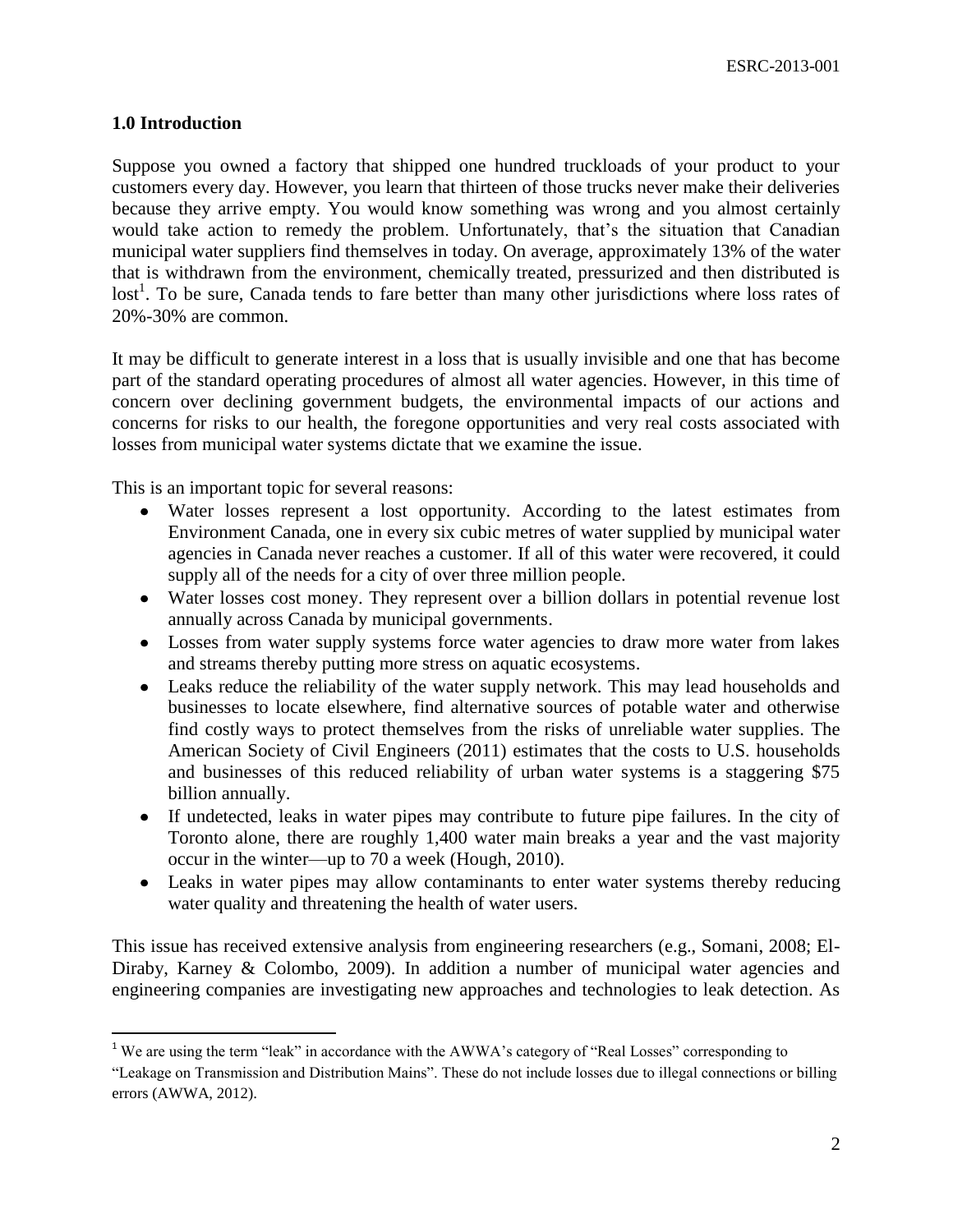economists, our contribution to this topic is to examine the decision-making that lies behind leak detection efforts. Specifically, we want to consider whether there is evidence that the socially efficient level of resources is being allocated to the leak detection effort. In order to do this, we'll examine what's known regarding the costs and benefits of leak detection and whether decisionmakers are using these types of information as they address the challenge of water system leaks. The particular issue we are concerned with arises from the likelihood that some benefits of leak detection fall outside water agencies' accounting purview (e.g. reduced health risks to households connected to public water supply systems) and, as a result, may not be considered adequately in water agency decision-making.

This is a particularly good time for this investigation as Ontario has just passed the *Water Opportunities and Conservation Act*. The stated purpose of the Act is to make Ontario a leader in the development and sale of water conservation and treatment technologies while encouraging sustainable water use through conservation and investments in improved infrastructure and technologies (Ontario Ministry of the Environment, 2011).

## **2.0 Background**

Water losses can occur for a variety of reasons. Some 'losses' are deliberate and are part of the normal operations of any water agency. These arise from necessary system flushing and testing as well as evaporation losses. Other losses, on the other hand, are inadvertent and not part of normal operation procedures. These can occur because of inaccurate meters, leaking pipes and pumps, and pipe breaks. Furthermore, one authoritative source provides the following distinction between apparent and real water losses:

## *Water loss can be either:*

*• the apparent losses due to meter inaccuracies or unauthorized consumption, or*

*• real losses due to leakage at water service lines, breaks or leakage on mains and hydrants/laterals or at storage facilities.* (Federation of Canadian Municipalities and National Research Council, 2003, p. ix)

The type of water loss we are concerned about in this report are those arising from leaks in distribution pipes. Leaks in water supply systems are a remarkably common occurrence. Somani (2008) estimates that the average North American water supplier has between 0.5 and 1.4 measurable leaks per mile of pipe. Other jurisdictions do worse with the leak per mile estimate often coming close to 3 leaks per mile. The leaks obviously vary in their size and significance. Nonetheless, when added up, they account for a significant amount of water lost from the system. According to the most recent statistics available from Environment Canada, approximately 13.3% of water on average is lost from distribution systems before reaching consumers across Canada. El-Diraby, Karney and Colombo (2009) provide data showing a great variation in this figure across cities in Ontario with a low of 3.2 % to a high of 30%. These figures represent water lost due to leaks, system flushing, maintenance and other factors. They are based on estimated losses reported by municipal water suppliers across Canada but these estimates have not been independently verified.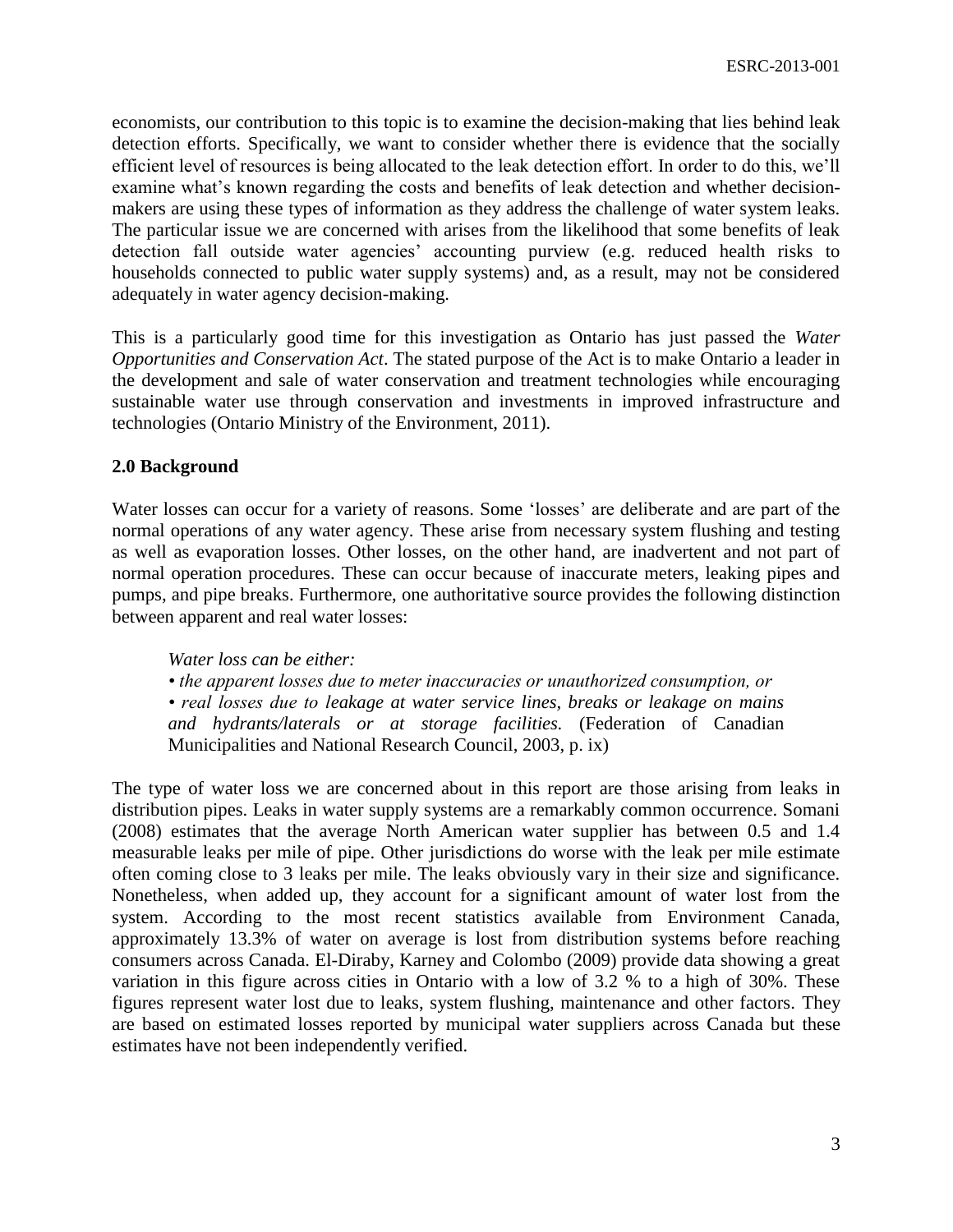We can consider what the figure of 13.3% means. Canadian water agencies supplied approximately 4,741 million cubic metres of water in 2009. Losses of 13.3% translate into 630 million cubic metres of potable water. Based on an average total per capita water use in Canada (186 cubic metres per year), this means that estimated water losses from Canadian supply networks could have supplied the entire annual water needs of a city of approximately 3.4 million people.

Somewhat surprisingly, average estimated losses rose from 12.8% in 2006 to 13.3% in 2009. Environment Canada notes that change could be due to a number of factors, including more accurate measurement, changes in system pressures, or aging infrastructure leading to increases in main breaks and leaks. Another surprise found in the Environment Canada data is that more water is lost through leaks and system maintenance in larger municipalities than in small communities. The percentage in large cities of over 500,000 people (14.9%) is almost twice that of the smallest communities, ie., those with fewer than 1,000 people (7.6%). This difference needs to be interpreted with caution, however, as not all towns and cities provide Environment Canada with data and the response rates vary according to the size of the city with the smallest towns and cities having the lowest response rates.

Finally, across the provinces, the percent of water lost through leaks and system maintenance varies from an estimated low of 7.5% in Newfoundland and Labrador to a high of 22.1% in Quebec. Once again, comparisons across provinces should be made with care as these are selfreported estimates and metering rates differ across provinces (Environment Canada, 2011).

Fortunately, Canada fares relatively well in international comparisons. El-Diraby, Karney and Colombo (2009) cite international surveys indicating that most countries suffer urban water losses in the range of 20-30% with most North American cities having around 20% losses.

There are a variety of methods that water agencies employ to investigate and detect leaking pipes. The obvious challenge is that, unless they have led to a serious pipe failure, the vast majority of leaks occur underground, are difficult to detect and result in relative small water losses. The methods and technologies available to water agencies for detecting and reducing the impact of leaks include the following (Hunaidi, 2000; Federation of Canadian Municipalities and National Research Council, 2003):

- Conventional and smart meters
- Acoustic leak detection technologies
- Valve maintenance
- Pressure management
- Infrastructure repair and renewal
- Zone metering and district metered areas
- Nighttime flow analysis
- Distribution system modeling and monitoring

## **3.0 The Benefits of Leak Detection**

Canadian water agencies are tasked with an important job: providing safe, reliable and affordable water supplies to millions of households and businesses on a daily basis. Despite continuing budgetary pressures and challenging regulatory requirements, these agencies are remarkably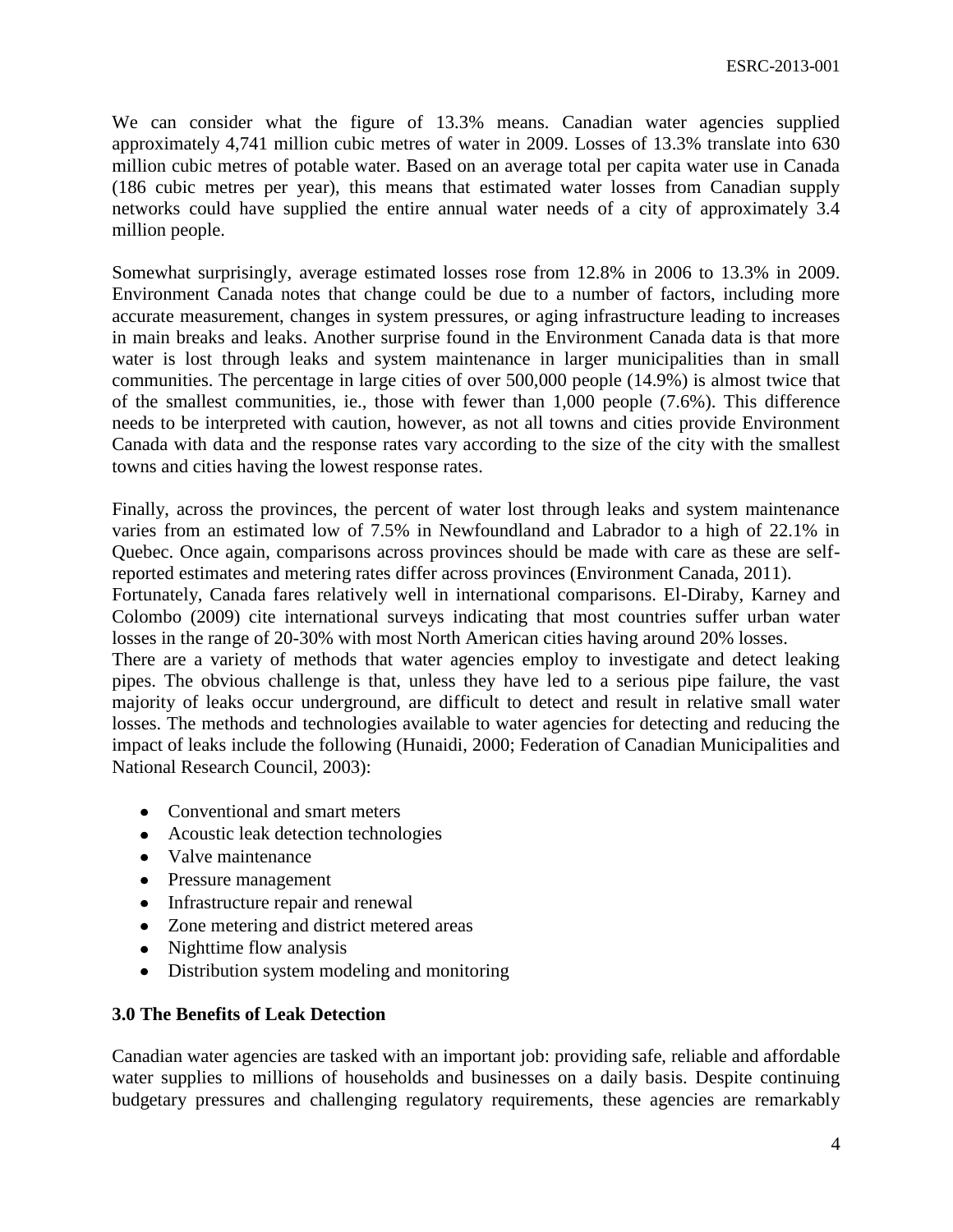successful in accomplishing the task set for them. Every day, most Canadians turn on their taps without giving a second thought to the complex and costly job of supplying water.

One of the parts of the task of providing high quality drinking water is ensuring that system losses are kept to a reasonable limit. As discussed above, water systems lose water for a variety of reasons and water agencies have developed a number of strategies and approaches in their efforts to reduce water losses. Avoiding water losses provides a number of important benefits. Some of these benefits can be measured in a fairly straightforward fashion using currently available data and with current accounting methods. Conversely, some of the benefits listed here may not have received the same amount of analysis in the past and thus require new data and even new measurement methods to be developed. Furthermore, it is important to note that some of the benefits would be seen by the water agency which is investing in water leak detection efforts (although some benefits may be seen 'right away' while others – such as reduced risk of pipe failures in the future – may accrue to the agency over the future) while other benefits would be seen by others in society. After listing the types of benefits, we'll return to this issue of who enjoys the benefits from leak detection and discuss its significance in terms of how much effort is assigned to leak detection. The benefits from leak detection and water loss prevention include the following:

- Reduced water losses from system and the revenue losses they cause
- Reduced demand for energy, labour, chemicals and other scarce inputs needed to purify, pressurize and deliver water
- Reduced CO2 emissions associated with energy use
- Deferral of water treatment plant and system capacity expansions through water savings
- Reduced traffic congestion, inconvenience and service outages arising from emergency repairs
- Reduced withdrawals of water from rivers and lakes and, thus, increased water for aquatic ecosystems, recreation, etc.
- Reduced risks of contamination of water supplies
- Reduced risk of future pipe and water main breaks

Just as water loss prevention efforts provide benefits to a water agency, its customers and society as a whole, they also require costly resources. These include the costs of actively searching for leaks, costs from pressure regulation efforts (modulating pumping pressures may reduce the risks of pipe breaks and reduce losses from leaks but requires greater planning and effort by the water agency), and construction costs when leaks are found and require repair or replacement. These are out-of-pocket expenses and can be substantial.

It is important to remember that not all of the costs associated with finding and repairing water losses are borne by water agencies. Digging up roadways in order to repair and replace leaking water pipes causes traffic congestion and delays and may reduce economic activity in neighbouring stores and businesses. These costs are borne by local commuters and business owners. More broadly, if a water agency must consume more energy in order to replace the water lost through leaks, then it may be increasing its CO2 emissions and, as a result, contributing to global climate change. This is a cost borne globally.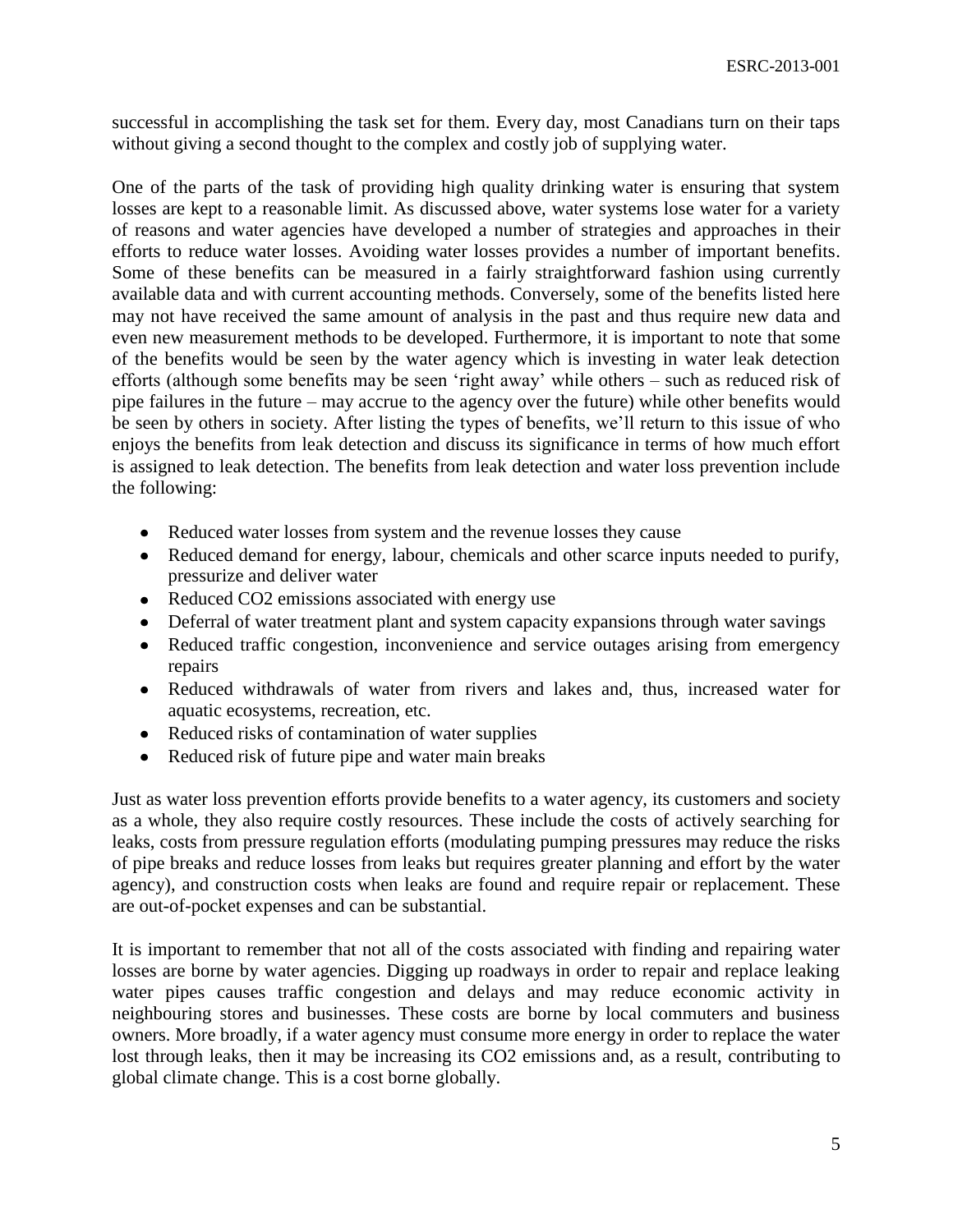The fact that water loss prevention provides benefits but is costly leads naturally to the question: 'what is the appropriate level of resources to devote to water loss prevention?' On the one hand, if leaks are very difficult to find and fix while leading to relatively little water loss, then agencies might reasonably decide that their scarce time and resources were best allocated to some other, more productive, task. On the other hand, if sources of water loss are relatively easy to find and repair while the benefits of doing so are significant, then it should be expected that water agencies would devote adequate resources to accomplishing this task. Like any other commercial decision, the optimal way forward depends on a full accounting and comparison of the relevant costs and benefits.

In order to examine the progress that's being made by water agencies in preventing water losses, it's necessary to first define more carefully what's meant by the costs and benefits of loss prevention and consider how these concepts can be used to identify the socially desirable level of effort for water loss prevention. Next, it's necessary to consider what is known about the magnitudes of the costs and benefits. Finally, we need to examine how water agencies use these types of information in determining the appropriate level of loss prevention efforts.

## *3.1. Accounting for all of the Costs and Benefits from Water Loss Prevention*

As indicated above, a number of diverse benefits follow from detecting leaks in water supply systems. Some of these are enjoyed by the water agency itself (we term these "private benefits") and others are enjoyed by households and businesses other than the water agency (we term these "external benefits"). By the same token, there may be costs incurred in order to detect leaks that are borne only by the water agency ("private costs") and there may be costs borne by others ("external costs").

## *3.2. Identifying the Socially Optimal level of Leak Detection/Water Loss Prevention*

It is critically important to note that the total benefit to society from leak detection is the sum of private and external benefits just as the total cost is the sum of private and external costs. This is important because economic efficiency requires that, when deciding on the appropriate level of resources to devote to leak detection, total social benefits be compared with total social costs. Specifically, efficiency requires that resources be invested in leak detection up to the point where the last dollar has a social cost of one dollar and yields one dollar in social benefits. This is the commonly cited "marginal benefit equals marginal cost" decision rule which underlies much of economic decision-making (including cost benefit analysis). This decision rule was recently emphasized in a National Research Council report that considered sustainable water infrastructure investments (El-Diraby, Karney, & Colombo, 2009)

It is one thing to identify a conceptual decision rule which will, in theory, yield efficient decision making. In order to operationalize such a rule, however, several steps are required. This requires having monitoring and measurement systems in place to provide needed data as well as capacity to do calculations and then see that they support decision-making process.

## *3.3. Evidence regarding the Benefits of Leak Detection*

We will consider first what is known regarding the private benefits that can be expected to accrue to water agencies if they reduce water leaks. We will then turn our attention to what is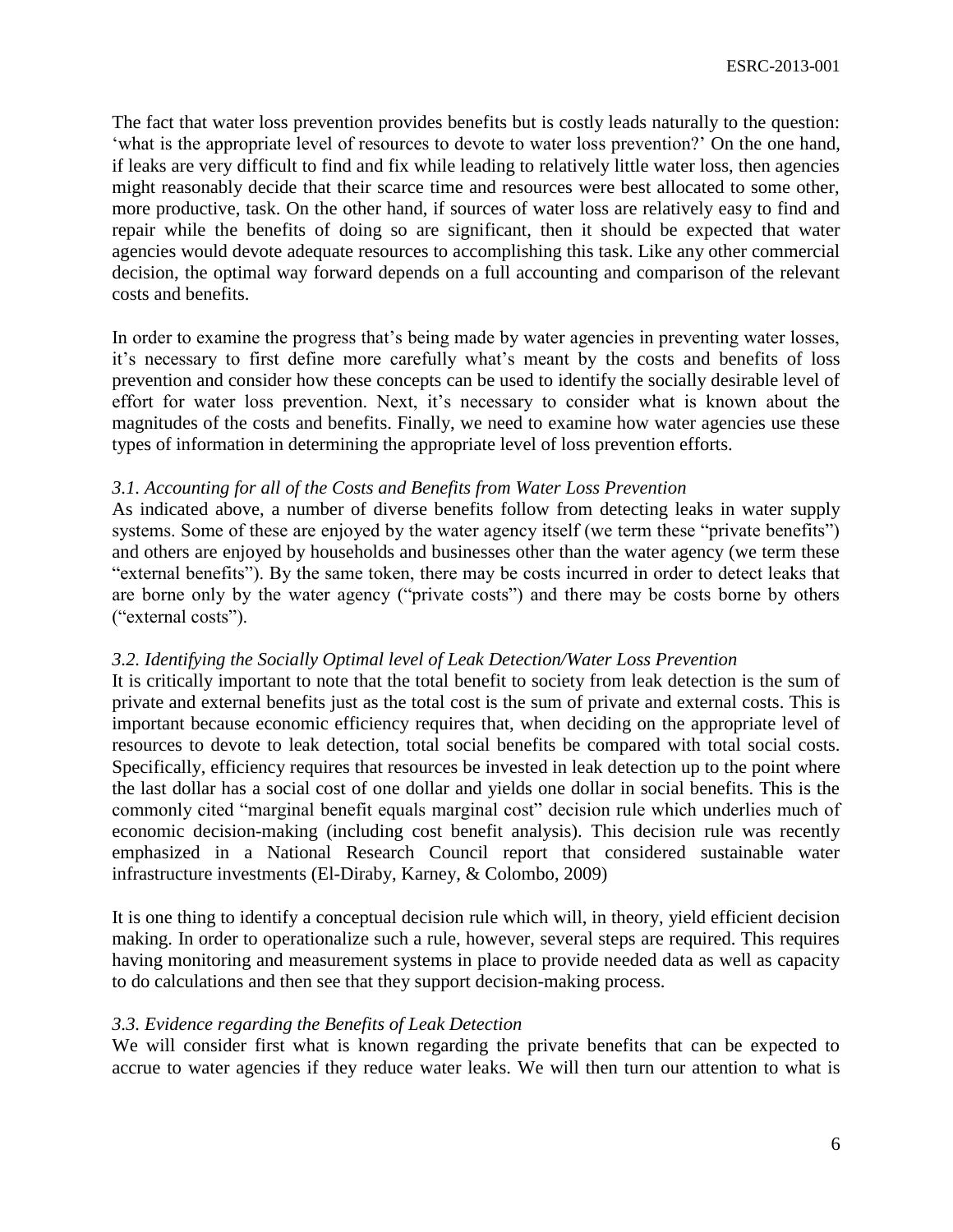known regarding the external benefits which households and businesses might enjoy with a reduction in losses from water supply systems.

There are several potential sources of information regarding the private benefits of leak detection. A starting point is to look at water prices since a cubic metre of water lost represents lost revenues. Environment Canada irregularly surveys municipalities in Canada regarding their water and sewerage prices. These prices vary by a number of factors including location, size of city, whether the city meters water use and the type of price structure used. If we average across all of these factors, the price of water typically is approximately \$1.20/ $m<sup>3</sup>$  in Canada (Environment Canada, 2006).

Unfortunately, there's evidence in Canada that water prices do not reflect fully the cost of water supply (Renzetti, 2009). Thus, if water prices are typically lower that the cost of supplying water, using lost revenues due to water leaks will understate the foregone benefits associated with leaks. However, as the recent report from the Expert Panel on Ontario's water system pointed out, there are few reliable estimates of the cost of water supply in Canada (Water Strategy Expert Panel, 2005). Based on recent research carried out at Brock University, we estimate that the marginal cost of supplying water in Ontario ranges from approximately  $$3/m^3$  for small water agencies to \$0.60 for large municipalities. The mean value of the estimated marginal cost of supply is approximately  $$2/m<sup>3</sup>$ .

Based on these data on the price of water and the marginal cost of supplying water in Ontario, every cubic metre of water that is not lost should be expected to provide immediate private benefits to the water agency in the range of \$0.6 to \$3.0 per  $m^3$ .

There are additional sources of benefit to the water agency, however, which can be expected to accrue over the longer term. The first additional benefit arises from the observation that if a leak is not detected then there is a chance that it will grow in size and ultimately lead to a complete break in the pipe. These pipe failures are dramatic and costly. They typically result in service interruptions to nearby homes and businesses. They also require immediate remediation leading to costly repairs, road closures and reductions in economic activity for local businesses. The link between the presence of a small leak and the eventual failure of a pipe is a complex one (Kleiner & Rajani, 2001) since a variety of factors can cause pipe breaks. Nonetheless, to the extent that addressing a leak reduces the probability of a future pipe failure some time in the future, this longer-term benefit of leak detection should be estimated and included in the agency's decisionmaking regarding the efficient level of leak detection effort. Fortunately, as Kleiner and Rajani (2001) indicate, if a water agency invests in the data needed to estimate and maintain statistical models which predict the likelihood of water main breakage, then these longer run benefits arising from leak detection can be approximated and incorporated into the agency's planning.

The second additional benefit arises from the fact that reducing water losses means that the same amount of water leaving the treatment plants can serve a greater number of homes and businesses. In a municipality that is growing rapidly, this added efficiency may mean that planned expansions to treatment plant capacity, length and capacity of the distribution system and pumping capacity may be deferred. While the magnitude of this type of benefit will be specific to each city, it is easy to see that reducing losses by half could lead to a recovery of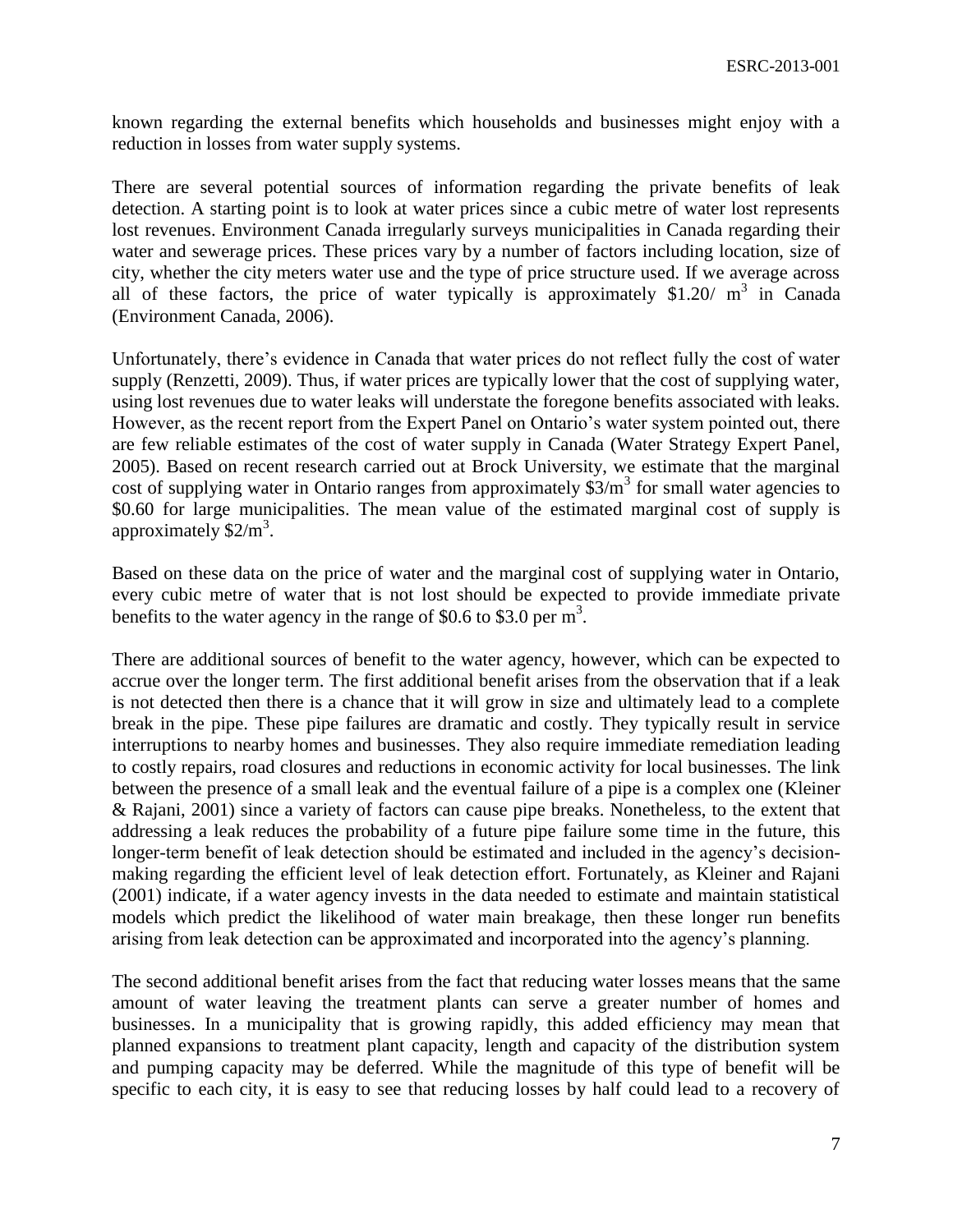approximately 5% of the output of water treatment plants and this could correspond to up to two years worth of water demand growth. Deferring capital expenditures of tens or even hundreds of million dollars for two years would provide potentially significant savings to any city.

As indicated above, in addition to the private benefits arising from leak detection, there can be expected to also be external benefits. It should be recognized that, given current accounting and economic valuation methods, the estimation of the magnitude of these external benefits is challenging and not with controversy. Nonetheless, there is good reason to believe they exist and that they merit further analysis. The first of these external benefits relates to the energy savings that result from leak detection. The conventionally measured costs of water supply include the capital, labour, energy, materials and other inputs needed to produce potable drinking water. In many jurisdictions, the energy used by water agencies comes with an additional external cost which is not reflected in the price of energy: its impact on the accumulation of greenhouse gases and the attendant impact on global climate change. The magnitude of this external cost is challenging to estimate and varies according to the relative importance of fossil fuels as the source of water agencies' electricity and other energy consumption. In Ontario, most electricity is produced by nuclear or hydro facilities and, as a result, has relatively smaller carbon footprints compared to other jurisdictions. In the Prairie provinces where a greater proportion of energy needs are met from fossil fuels, the carbon footprint of water supply is greater and, thus, the external cost of water leaks related to their contribution to global climate change is higher. Work done for the European Union suggests that external costs (for quantifiable effects relating to impacts of global warming, public health damages, occupational health impacts, and material damage) from hydropower production range from  $\epsilon$ 0.001 to  $\epsilon$ 0.01 per KWh produced while external costs from coal production are much higher (between  $\epsilon 0.02$  to  $\epsilon 0.15$  per KWh). Considering that substantial amounts of electricity are used for producing water, these external costs can be substantial (European Commission, 2003).

To see the significance of these estimates, we can begin by noting that the City of Toronto spent in 2008 approximately \$2 million per month on electricity to distribute water throughout the city. Its annual electricity bill in 2008, then, was approximately \$24 million. If we employ the European Commission's estimate, then we may assume that the external costs associated with that energy use were approximately \$0.0075 per KWh (that is, halfway between  $\epsilon$ 0.001 to  $\epsilon$ 0.01 per KWh once we convert from Euros to Canadian dollars), then the full social costs of the City of Toronto's electricity use to distribute water were approximately \$28 million (\$24 million private cost and \$4 million external cost). Finally, assume that the City of Toronto's water system loses water are at the national average rate of 13.3%. Then, if the City were able to reduce its water loss rate from 13.3% to 6.7%, it would expect to see savings from its reduced electricity consumption alone in the magnitude of approximately \$1.5 million annually. Furthermore, the external benefits to society associated with this reduced electricity use would be approximately \$0.25 million.

The second external benefit from leak detection relates to the impact of leak detection on the likelihood of future pipe failures. Avoiding the costs of pipe failures certainly provides benefits to water agencies as described above but it also provides benefits to households and businesses. The external costs associated with road works (to repair water system) can be quite significant and thus avoiding these costs can be an important source of benefit. A report from Canada's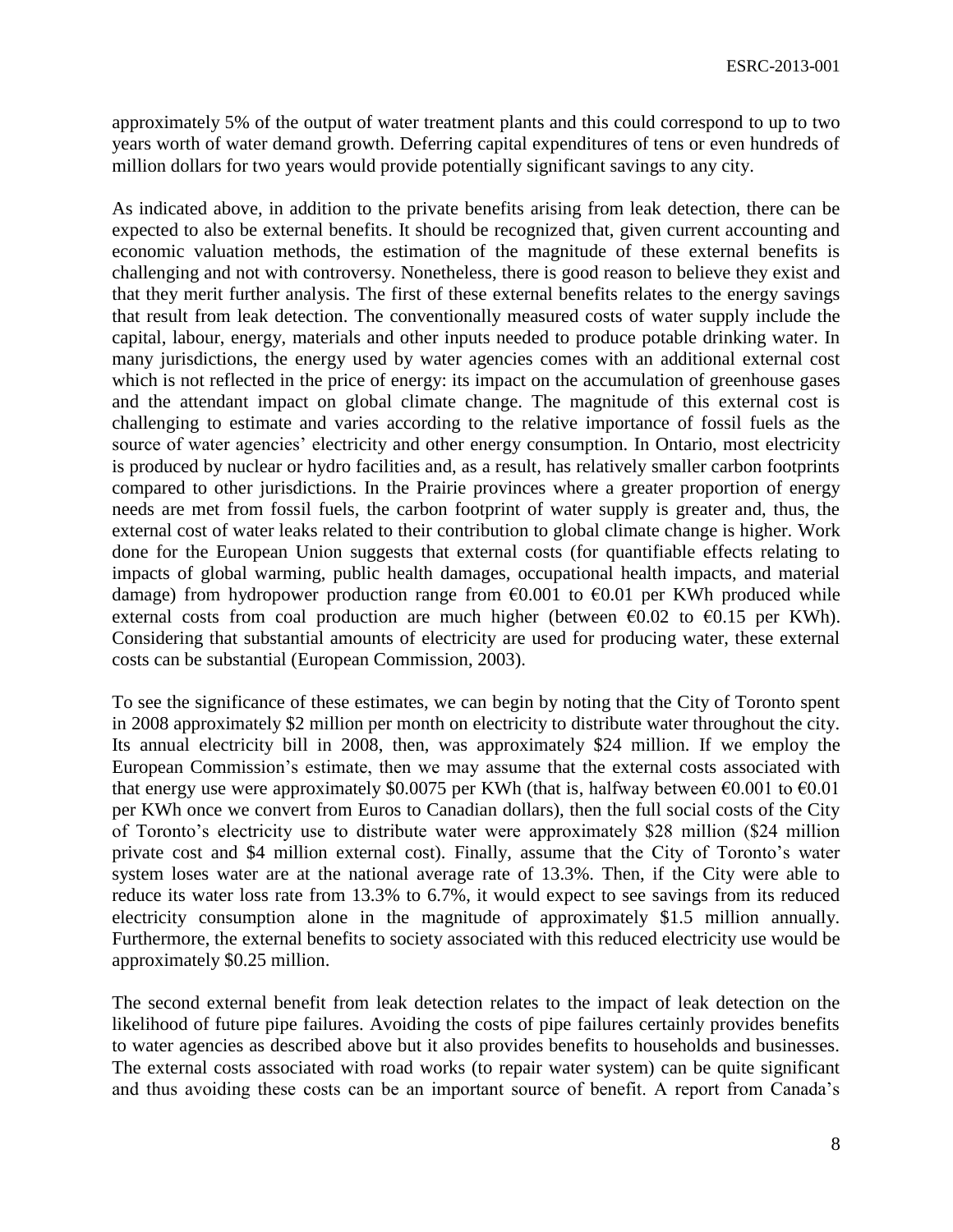National Research Council on a case study of several water supply remediation projects in Winnipeg found that social costs ranged from 28% to 172% of internal project costs (Rahman, Vanier, & Newton, 2005). The report also points out that Canada is not unique in this regard. Many countries experience significant social costs arising from infrastructure repairs. The report cites a British study that concludes the annual cost of traffic delays borne by the public in the United Kingdom due to utility construction is estimated to be in excess of \$2.3 billion.

The third external benefit from leak detection relates to the potential health risks arising from leaks in water supply pipes. As the US Environmental Protection Agency (2002) has pointed out, "corrosion can lead to pipe leaks, creating a pathway for pathogen intrusion into the drinking water" (p.17). The EPA report goes on to argue that a potentially significant source of risk occurs when sewage pipes -which the report characterizes "are notorious for leaking" (p. 19) - are in close proximity to leaking water pipes. It is very difficult to link directly observed illnesses to water quality, in general, and the presences of water leaks specifically. In a recent study of the impacts of inadequate investments in water and wastewater infrastructures, the American Association of Civil Engineers (2011) makes the following argument:

*Water-borne illnesses will exact a price in additional household medical expenditures and labor productivity due to sick time used. The EPA and the Centers for Disease Control and Prevention have tracked the 30-year incidence of water-borne illnesses across the U.S., categorized the type of illnesses, and developed a monetary burden for those cases. That burden is distributed partially to households (29 percent), as out-of-pocket fees for doctor or emergency room visits, and other illness-related expenses leaving less for a household to spend on other purchases, and mainly to employers (71 percent), due to lost labor productivity resulting from absenteeism. The monetary burden from contamination affecting the public-provision systems over the historical interval was \$255 billion.* (p.vi)

There is very limited direct evidence on this issue from Canadian sources. A recent Canadian study employs the defensive expenditure approach to obtain the value of reducing health risks that may be present in tap water (Dupont & Jahan, 2012). The authors estimate that Canadians spend approximately \$590 million annually on purchases of bottled water and/or home filtration systems as a way of avoiding perceived health risks from drinking tap water. Certainly not all instances of water-borne illnesses can be linked to leaky pipes. There are a variety of ways in which water can become contaminated. Nonetheless, the magnitude of the costs associated with water-borne illnesses indicates the significance of this specific external benefit from addressing water leaks in municipal water systems.

In addition, epidemiology studies (Payment et al., 1997) carried out in Montreal suggested that the water distribution system was at least partially responsible for increased levels of gastrointestinal illnesses. Subsequent analysis of the study's data indicted that people who lived in zones far away from the treatment plant had the highest risk of gastroenteritis (Kirmeyer et al., 2001). This finding may be explained by the occurrences of negative pressures, which, in turn, can rise from leaking pipes. Despite the fact that Montreal employs state-of-the-art treatment processes, the distribution network was found to exhibit low disinfectant residuals, particularly at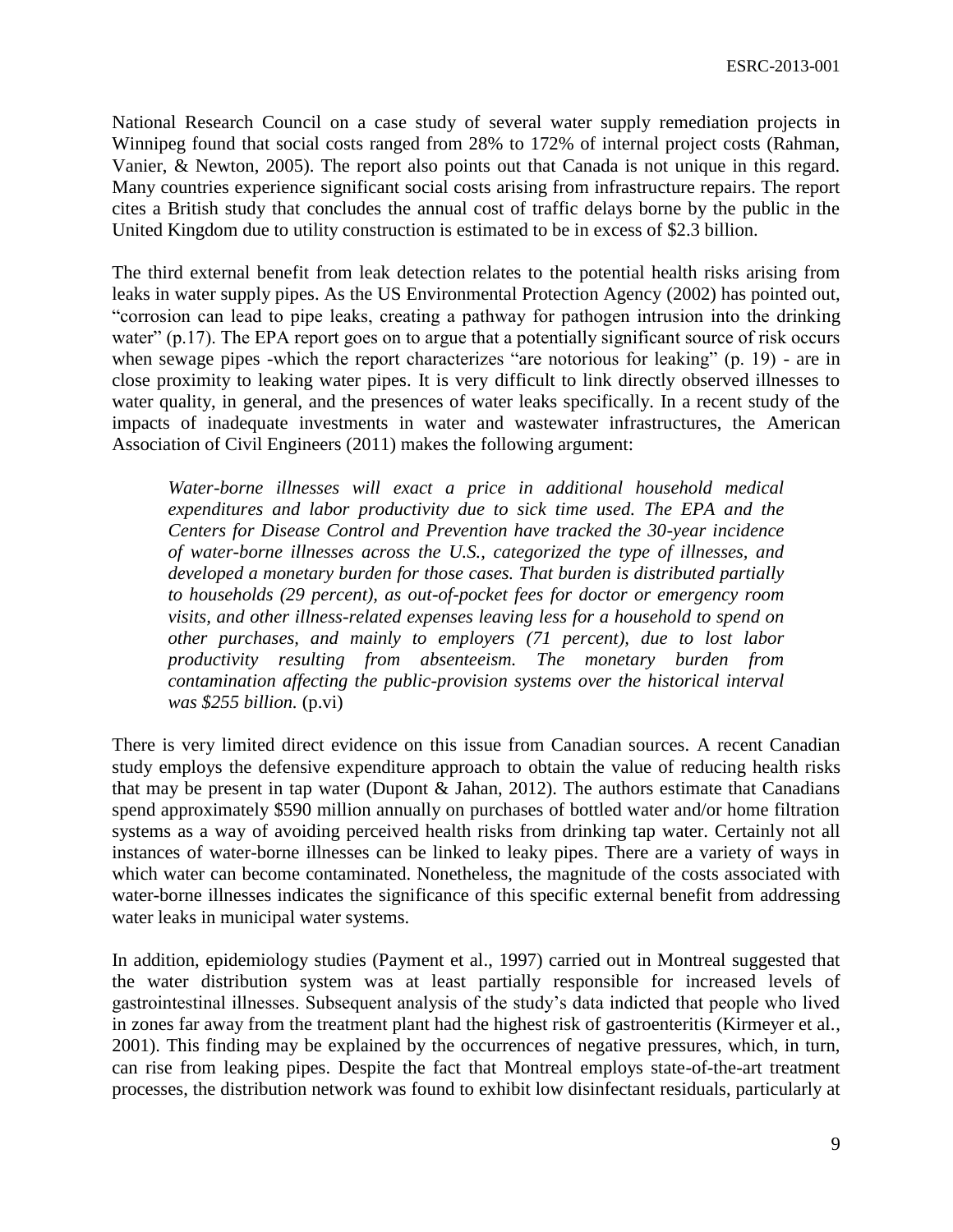the ends of the system. Low disinfectant residuals and a vulnerability of the distribution system to pressure transients (possibly arising from leaks) could account for the illnesses observed.

## **4.0 Discussion**

Water losses and the policies and procedures aimed at reducing their impacts need to be assessed within the broader context of water agency operations and the regulations that govern them. A key issue is the regulatory environment in which water agencies operate and make decisions. Currently in Ontario there are no federal or provincial regulations specifying the frequency of pipe inspections or setting out the framework within which decisions are to be made regarding investments in leak detection. In order to promote efficient decision-making, a framework would have to require water agencies to measure all (private and external) costs and benefits of leak detection and to incorporate these data into their investment decisions (Hardeman, 2008). In addition, there are few requirements with respect to cost accounting and pricing. These conditions imply that there is little or no reason to expect that the economically efficient level of leak detection is occurring. This is not because water agencies are uninformed or indifferent to the problems discussed here; far from it. In our view, water agencies across Canada understand fully the costs associated with leaking and unreliable delivery systems. The same agencies, however, lack the regulatory guidance and the political support for the water rate increases that would allow them to confront this challenge.

Many cities in Canada are growing and facing rising water demands. Given the growing competition for water arising from other users (industry, agriculture and even the aquatic ecosystems with their own instream flow requirements), these cities can expect to face resistance from these other users if they seek to meet rising water demands by increasing their withdrawals from local rivers, lakes and aquifers. In the cases of cities located adjacent or proximate to the U.S. border, cities seeking to acquire more water may also face restrictions arising from our obligations under the Boundary Waters Treaty. Addressing water losses then takes on a new urgency, as it may be a cost-effective source of 'new' water for growing Canadian cities. Strum and Thorton (2007) argue that water loss control programs are often less expensive than purchasing water or even demand management programs. They report that, for a sample of American water utilities, an average cost of water loss control programs of approximately \$430 US\$ per ace-foot (or approximately  $$0.35/m<sup>3</sup>$ ). This contrasts to an average wholesale price of water in those jurisdictions over \$1000 US\$ per ace-foot  $(\text{$}0.82/\text{m}^3)$  and a range of average costs for demand management programs of \$350 to \$1800 US\$ per ace-foot  $(\$0.29 - 1.47/m^3)$ . Thus, water loss prevention can be seen as a potential tool to support growth in Canadian cities by providing reliable water supplies while at the same time reducing the likelihood of the need to raise future property taxes to pay for increases to the capacity of water system as well as costly water main repairs.

This is an ideal time to act. Across Canada, engineering and technology firms are advancing our ability to detect leaks. Budgetary pressures are compelling managers at all levels of government to seek new cost effective ways to deliver the services valued by Canadians. A number of provinces are reexamining their water management frameworks with an eye to enhancing environmental protection while at the same time recognizing water's contribution to economic prosperity. As an example, Ontario's *Water Opportunities and Conservation Act* (2010) provides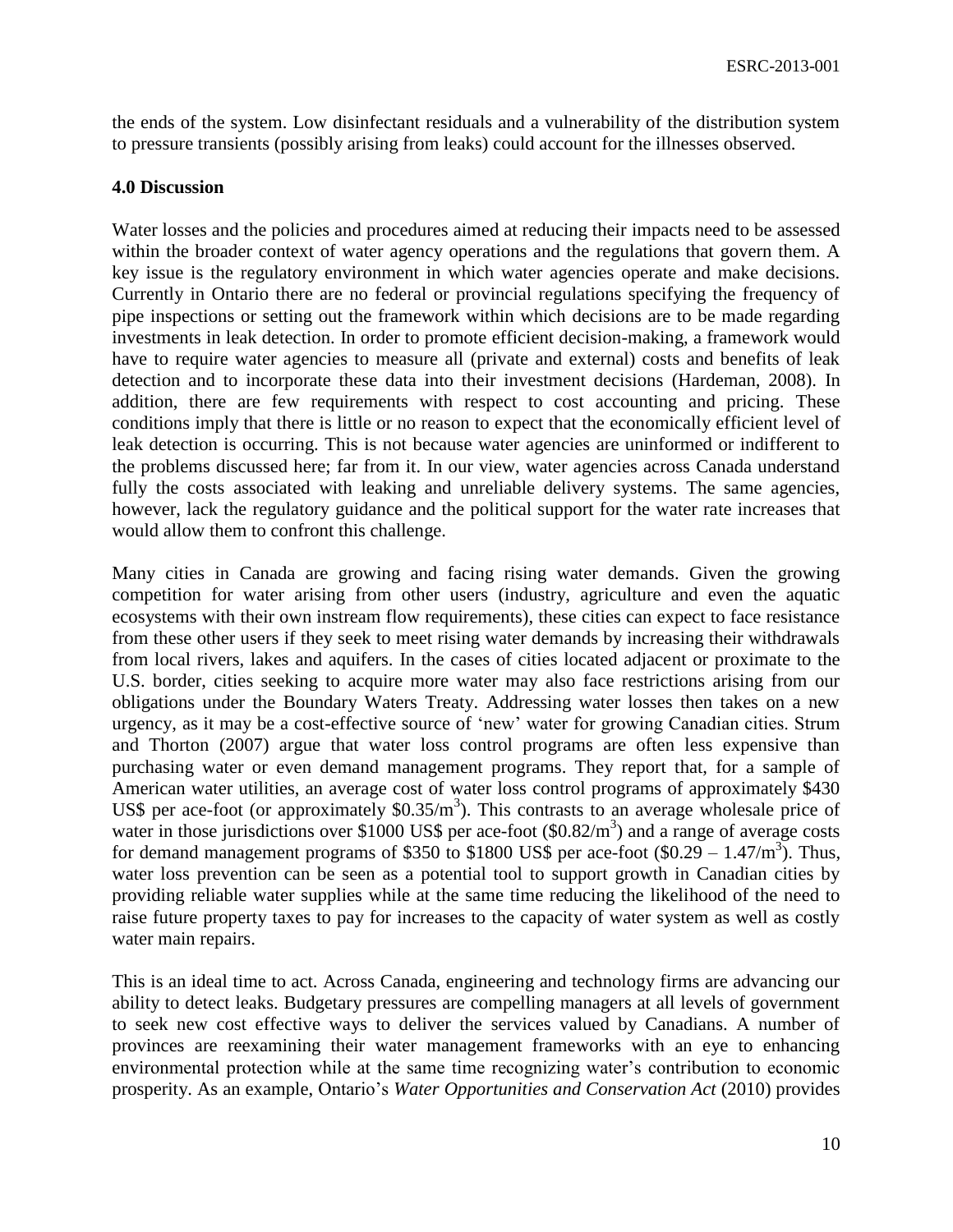an excellent opportunity to address a number of issues relating to water agency financing, operations and leak detection.

## **5.0 Conclusions**

As any water agency will tell you, water losses through pipe leaks reduce system reliability, threaten water quality, cause enumerable headaches and have very real costs. Engineering researchers have developed sophisticated methods to predict leak and pipe breakage frequencies and to detect leaks.

Our purpose in this report has been to highlight the costs imposed on water supply agencies and the broader community by water losses. Plugging these leaks – while costly and time-consuming – provides benefits economically, environmentally and socially. Because of the regulatory environment in which Canadian water agencies operate, some of these benefits-especially those external to the agency or those that may accrue to the agency in future time periods- may not be fully counted when agencies allocate their limited budgets amongst leak detection efforts and the many other competing needs facing them.

The concerns raised here point to potential areas for future research and also concrete reforms to promote increased efforts for leak detection. These include the following:

- Adoption of a Canada-wide goal of universal water metering
- Development of templates to support full-cost accounting and, pricing for water supplies
- Co-operation amongst the provinces to promulgate regulations that set standards for leak detection efforts and provide incentives to promote improved efficiency and rational investment decision-making.

It is valuable to note that progress has already been made for a number of these ideas. Specifically, a partnership between the Federation of Canadian Municipalities, the National Research Council and Infrastructure Canada that operated from 2001 to 2007 produced the Infraguide program. This developed Best Management Practice guides for a variety of municipal infrastructure topics including leak detection (Federation of Canadian Municipalities and National Research Council, 2003). Working together in the future would continue the work done by that program and other similar efforts to jointly address the challenges posed by municipal water losses.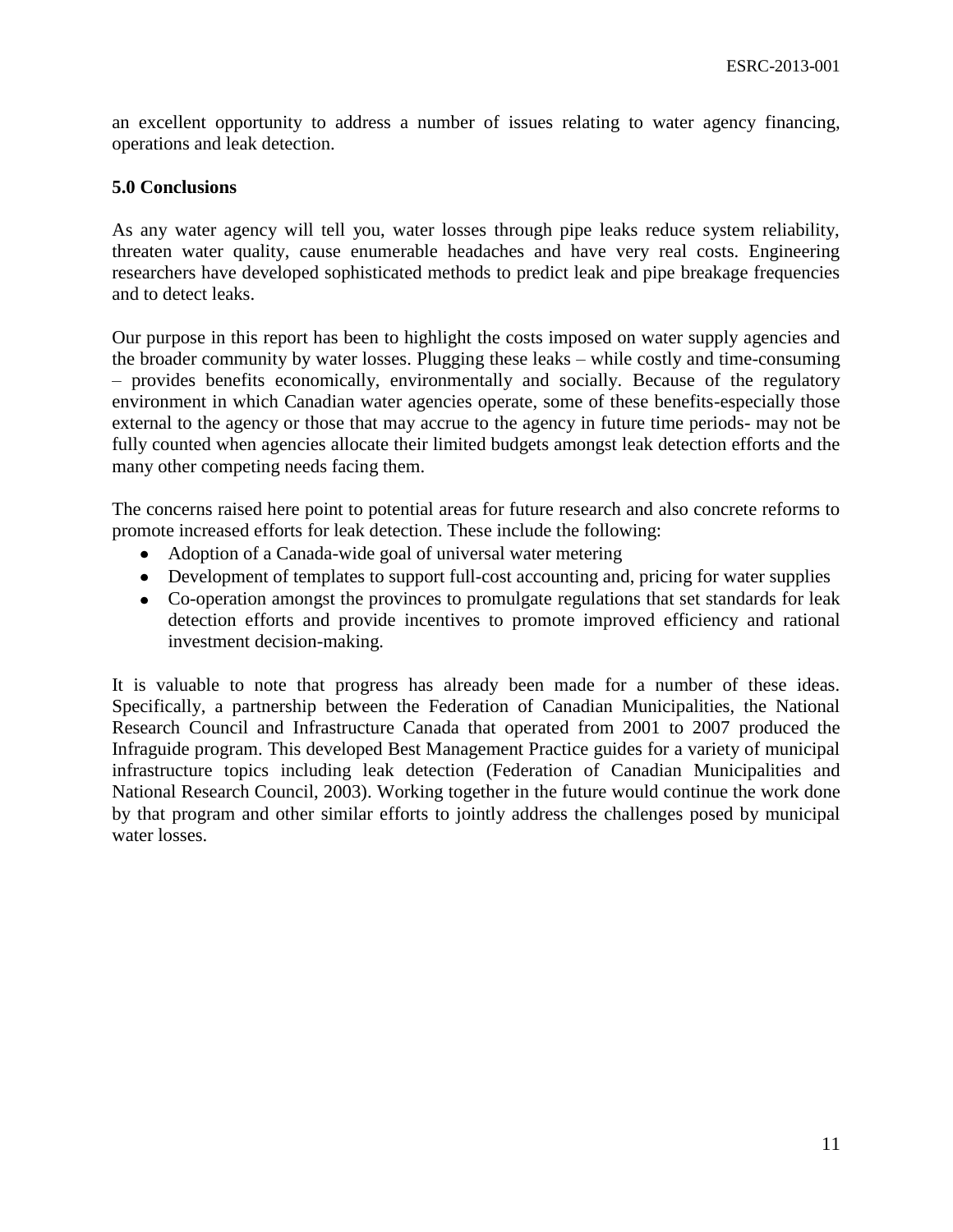#### **References**

- AWWA (2012). Water Loss Control: The IWA/AWWA Water Audit Method. American Water Works Association.
- American Society of Civil Engineers. (2011). *Failure to act: The economic impact of current investment trends in water and wastewater treatment infrastructure.* Retrieved from: <http://www.asce.org/failuretoact/> (accessed: 12/12/2011).
- Dupont, D.P., & Jahan, N. (2012). Defensive spending on tap water substitutes: The value of reducing perceived health risks. *Journal of Water and Health, 10*(1), 56-68.
- El-Diraby, T.E., Karney, B., & Colombo, A. (2009). *Incorporating sustainability in infrastructure ROI: The energy costs of deferred maintenance in municipal water systems*. The Residential and Civil Construction Alliance of Ontario (RCCAO). Retrieved from:<http://www.rccao.com/research/default.asp>
- Environment Canada. (2006). *2006 Municipal water and wastewater survey pricing summary database - summary tables*. Retrieved from: [http://www.ec.gc.ca/eau](http://www.ec.gc.ca/eau-water/default.asp?lang=En&n=EBF8871A-1)[water/default.asp?lang=En&n=EBF8871A-1](http://www.ec.gc.ca/eau-water/default.asp?lang=En&n=EBF8871A-1) (accessed: 19/09/2011).
- Environment Canada. (2011). *2011 Municipal water use report: Municipal water use 2009 statistics*. Retrieved from: [http://www.ec.gc.ca/Publications/B77CE4D0-80D4-4FEB-](http://www.ec.gc.ca/Publications/B77CE4D0-80D4-4FEB-AFFA-0201BE6FB37B%5C2011-Municipal-Water-Use-Report-2009-Stats_Eng.pdf)[AFFA-0201BE6FB37B%5C2011-Municipal-Water-Use-Report-2009-Stats\\_Eng.pdf](http://www.ec.gc.ca/Publications/B77CE4D0-80D4-4FEB-AFFA-0201BE6FB37B%5C2011-Municipal-Water-Use-Report-2009-Stats_Eng.pdf) (accessed: 05/01/2012).
- European Commission. (2003). *External costs: Research results on socio-environmental damages due to electricity and transport*. Retrieved from: [http://heartland.org/sites/all/](http://heartland.org/sites/all/%20modules/custom/heartland_migration/files/pdfs/14115.pdf)  [modules/custom/heartland\\_migration/files/pdfs/14115.pdf.](http://heartland.org/sites/all/%20modules/custom/heartland_migration/files/pdfs/14115.pdf)
- Federation of Canadian Municipalities and National Research Council. (2003). *Water use and loss in water distribution systems a best practice by the national guide to sustainable municipal infrastructure*. Retrieved from: [http://www.fcm.ca/Documents/reports/](http://www.fcm.ca/Documents/reports/%20Infraguide/Water_Use_and_Loss_in_the_Water_Distribution_System_EN.pdf)  [Infraguide/Water\\_Use\\_and\\_Loss\\_in\\_the\\_Water\\_Distribution\\_System\\_EN.pdf](http://www.fcm.ca/Documents/reports/%20Infraguide/Water_Use_and_Loss_in_the_Water_Distribution_System_EN.pdf) (accessed 20/11/2011).
- Hardeman, S. (2008). *A cost-benefit analysis of leak detection and the potential of real water savings for New Mexico water systems*. University of New Mexico Water Resources Program. Retrieved from: [http://www.unm.edu/~wrp/WRP\\_professionalproj.html](http://www.unm.edu/~wrp/WRP_professionalproj.html) (accessed 12/10/2011).
- Hough, R. (2010, March 30). Toronto's water main nightmare: how we got into this mess and what it will cost to get us out. *Toronto Life*. Retrieved from: http://www.torontolife.com /daily/informer/from-print-edition-informer/2010/03/30/torontos-water-main-nightmarehow-we-got-into-this-mess-and-what-it-will-cost-to-get-us-out/